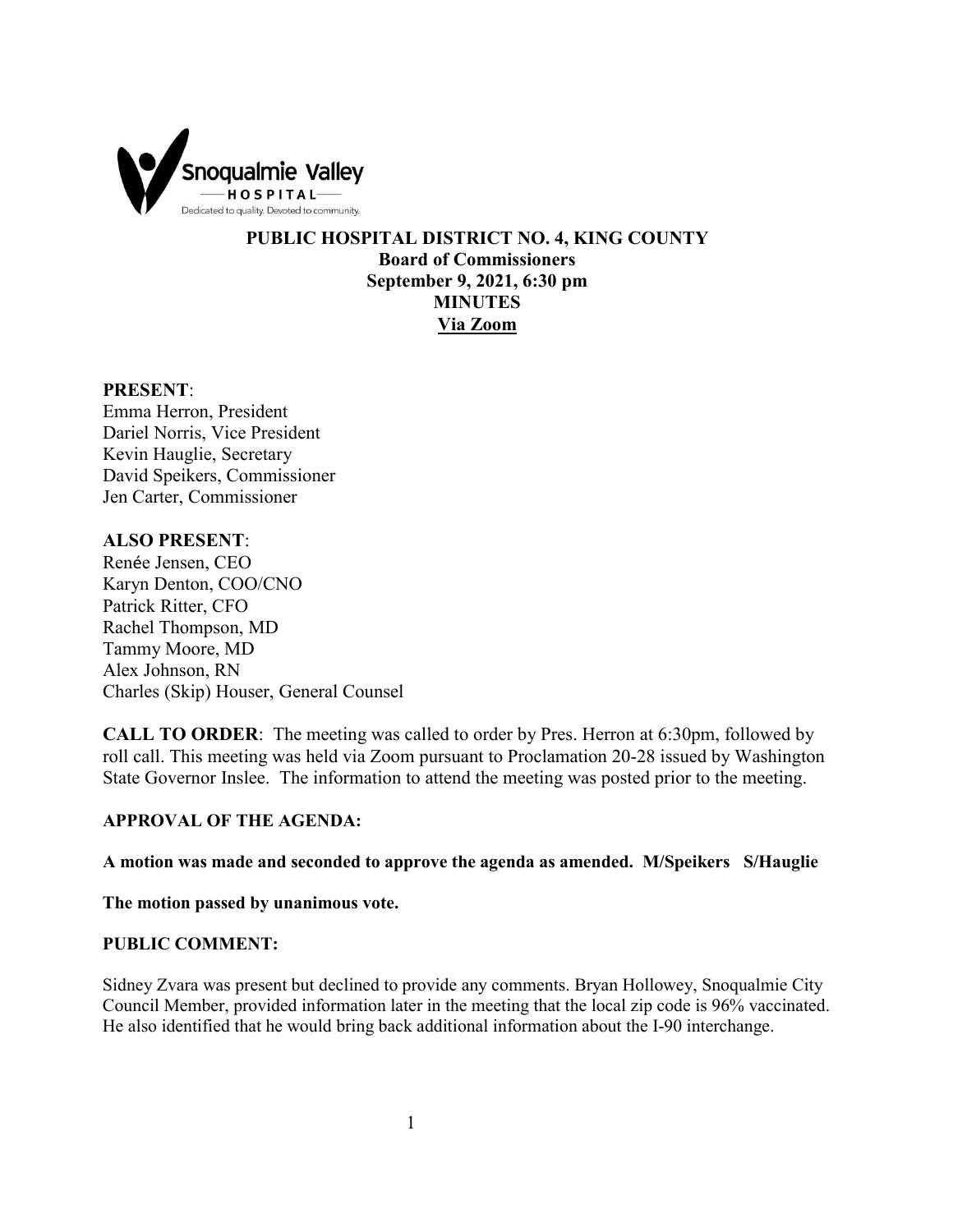# **CONSENT AGENDA:**

**A motion was made and seconded to approve the consent agenda as amended, which included the approval of minutes of the work study and regular meeting minutes and the removal of the physician credentialing agenda item which will be addressed under the Medical Committee Report. M/Speikers S/Hauglie** 

#### **The motion passed by unanimous vote.**

#### **COMMUNICATIONS**:

- President Herron: identified that the consent agenda was modified to reflect the Medical Committee not meeting and that Dr. Thompson would address this later in the meeting. The District continues to be very busy and engaged with the community in providing services. President Herron also acknowledged the public attending the meeting as well as Dr. Tammy Moore.
- General Counsel Houser:
	- o RCW 70.44.062 Commissioners', meetings, proceedings, and deliberations concerning health care provider's clinical or staff privileges to be confidential- Final action in public session.
	- o Updates on federal vaccine requirements, Washington State Vaccine Proclamations and other requirements, and King County COVID-19 updates.
- CEO Report: Reference CEO Report. CEO Jensen introduced and welcomed Dr. Tammy Moore to the Board.

## **COMMITTEE REPORTS**

**1. Finance Committee Report - Approval of warrants, payroll and payroll taxes – July 1 thru July 30, 2021.** Written minutes from the August 31, 2021 meeting for the July 2021 finances were provided as part of the board packet and reported by Commissioner Speikers, Committee Chair. Both Commissioners Speikers and Herron attended the meeting via Zoom. The committee is scheduled to next meet on September 28, 2021 to review August 2021 finances.

## **1(a). Approval of Warrants, Payroll and Payroll taxes – July 2021.**

**A motion was made and seconded to approve total disbursements that includes payroll warrants, hospital and clinic payroll, auto deposits, hospital and clinic payroll taxes, retirement and matching plans, as well as all accounts payable warrants in the total amount of \$4,478,485.96 for July 1 thru July 30, 2021, as recommended by the Finance Committee**.

**M/Speikers S/Hauglie**

**The motion carried by unanimous vote.**

**2. Medical Committee Report**. The Medical Committee was unable to meet this month and Dr. Thompson provided the following update: COVID testing continues to occur at one site of approximately a hundred individuals per day and based on current trends, it is anticipated it will continue to go up. The other site is handling approximately forty tests per day. She then identified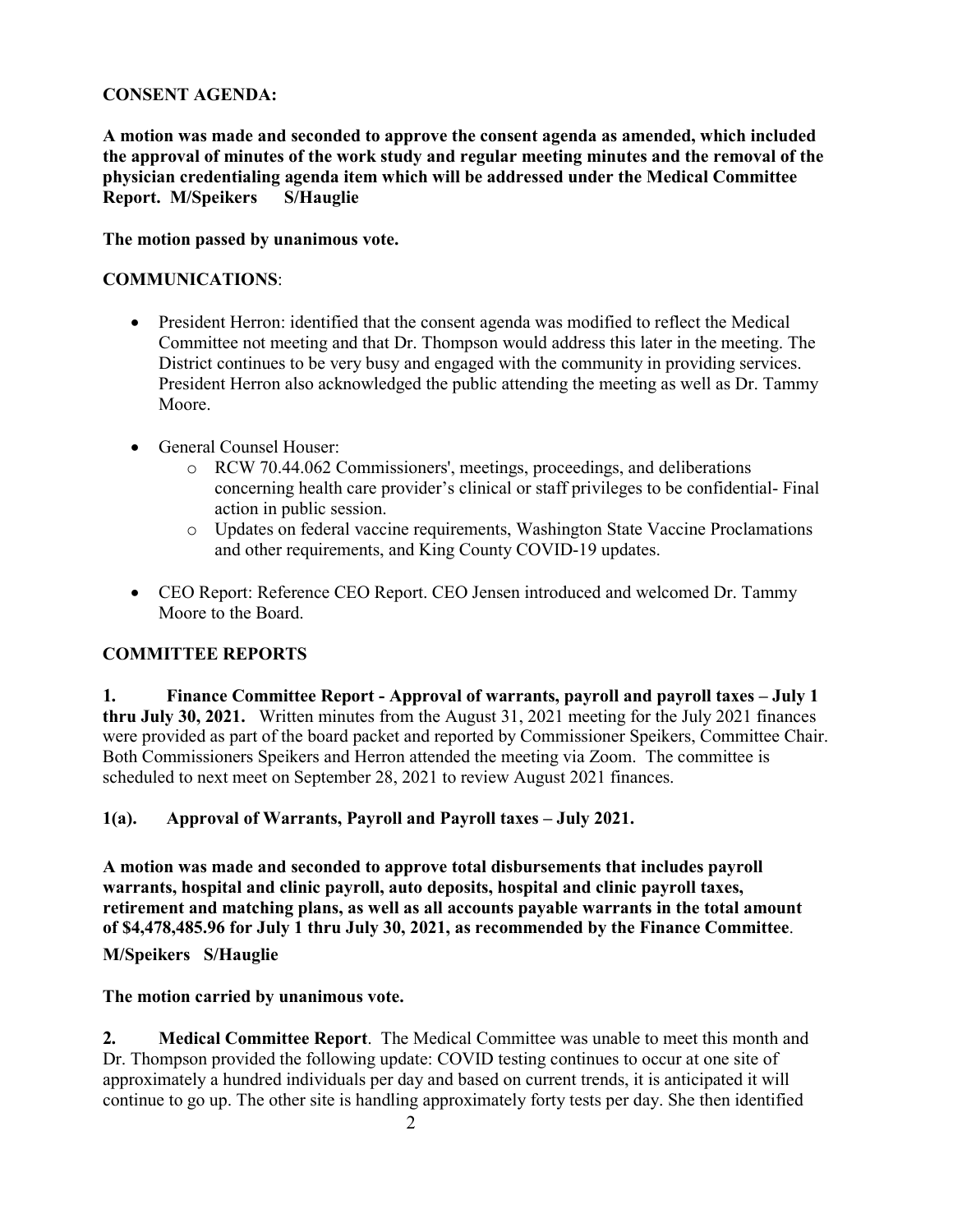that positivity rate is approximately 6%.

She identified that the Hospital inpatient numbers for August were 24.2 and the year to date is 23.7. She identified that twenty-six beds are available in the Hospital and that an existing waiver will allow up to twenty-eight beds.

She also identified a new hospitalist is now on board and welcomed them. She further identified that "Wally," the telemedicine robot has been established and is working well with doctors being assigned to the nightshifts through Wally each night.

She identified that in the emergency room, they are experiencing 13.7 visits and ahead of budget and for the year to date, 11.4 visits. Further, the patient satisfaction scores are outstanding.

a. Dr. Thompson and CEO Jensen provided the information from the consent agenda, the notice of, and request for physician credentialing.

## **Motion to approve the physician credentialing list as proposed and endorsed by Dr. Thompson and CEO Jensen.**

**M/**Hauglie **S/**Speikers

## **The motion passed by unanimous vote.**

**3. Facilities Committee Report**. Written minutes from the August 25, 2021 meeting were provided as part of the board packet and reported by Commissioner Hauglie, Committee Chair. Commissioner Hauglie did not attend the meeting due to an excused absence. The committee is scheduled to next meet on September 27, 2021.

**NOTE**: Any documents presented at this meeting are available upon request. Minutes are posted on the District Website at www.snoqualmiehospital.org under the Governance Page. For questions or further information, please contact Administration at 425.831.2362.

#### **NEW BUSINESS:**

a. Strategic Plan- President Herron provided comments about the Strategic Plan and presented it to the Board for formal adoption/approval.

## **A motion to adopt the Strategic Plan was made.**

**M/**Carter **S/**Hauglie

**The motion carried by unanimous vote.**

## **GOOD OF THE ORDER/COMMISSIONER COMMENT:**

The Board of Commissioners provided comments welcoming Dr. Moore and their appreciation for the efforts that Dr. Thompson has been undertaking for the last month. Additional comments were provided as to the positive cash flow and the ability of the Hospital to invest in staff and community. Commissioners reflected upon the changes occurring and the positive nature of such and excitement for the future. The Board President thanked the executive team and identified that there is a hundred